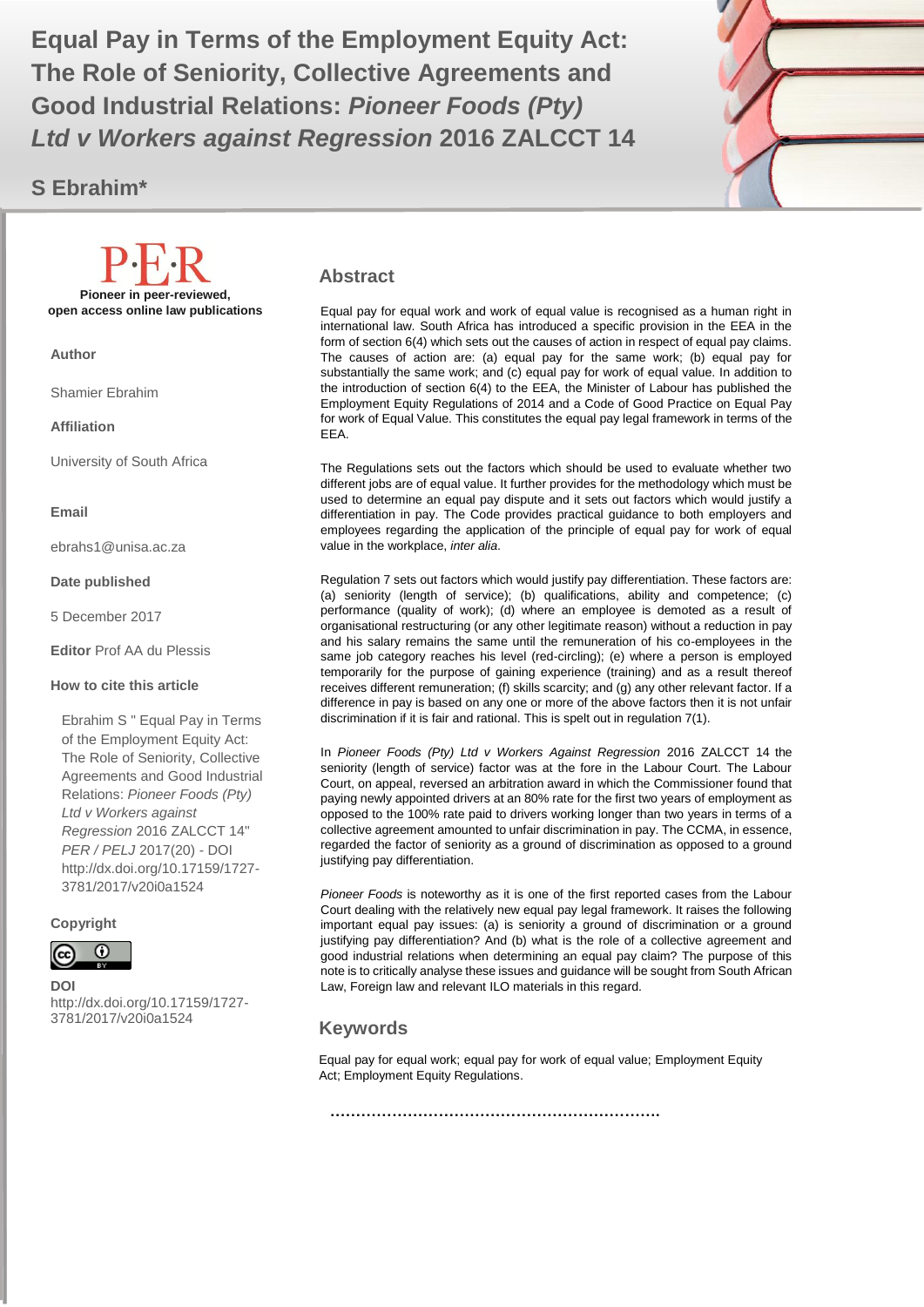# **1 Introduction**

Equal pay for equal work and work of equal value is recognised as a human right in international law.<sup>1</sup> South Africa has introduced a specific provision in the *Employment Equity Act<sup>2</sup>* in the form of section 6(4), which sets out the causes of action in respect of equal pay claims. The causes of action are: (a) equal pay for the same work; (b) equal pay for substantially the same work; and (c) equal pay for work of equal value. In addition to the introduction of section 6(4) to the EEA, the Minister of Labour has published the Employment Equity Regulations of 2014<sup>3</sup> and a Code of Good Practice on Equal Pay for work of Equal Value.<sup>4</sup> This constitutes the equal pay legal framework in terms of the EEA.

The Regulations sets out the factors which should be used to evaluate whether two different jobs are of equal value. It further provides for the methodology which must be used to determine an equal pay dispute and it sets out factors which would justify a differentiation in pay. The Code provides practical guidance to both employers and employees regarding the application of the principle of equal pay for work of equal value in the workplace, *inter alia*.

Regulation 7 sets out factors which would justify pay differentiation. These factors are: (a) seniority (length of service); (b) qualifications, ability and competence; (c) performance (quality of work); (d) where an employee is

 $\overline{a}$ \* Shamier Ebrahim. LLB (NMMU); LLM Labour Law (*cum laude*) (UNISA). Senior Lecturer, Department of Mercantile Law, University of South Africa. Advocate of the High Court of South Africa. Associate Member of the Pretoria Society of Advocates (Pretoria Bar). E-mail: ebrahs1@unisa.ac.za.

<sup>1</sup> Article 23(2) of the *United Nations Universal Declaration of Human Rights* (1948) provides that "[e]veryone, without any discrimination, has the right to equal pay for equal work". A 7(a)(i) of the *International Covenant on Economic, Social and Cultural Rights* (1966) provides for "[f]air wages and equal remuneration for work of equal value without distinction of any kind, in particular women being guaranteed conditions of work not inferior to those enjoyed by men, with equal pay for equal work". A 5(d)(i) of the *International Convention on the Elimination of All Forms of Racial Discrimination* (1969) includes, *inter alia*, the right to equal pay for equal work. A 11(1)(d) of the *Convention on the Elimination of All Forms of Discrimination against Women* (1979) states that women, without discrimination, have the right to equal remuneration for work of equal value. A 141 of the *Treaty Establishing the European Community* (1997) (previously A 119 of the *Treaty of Rome* (1957)) makes the application of the principle of equal pay for equal work and work of equal value compulsory in member states. It is apposite to note that the ILO has referred to equal remuneration as a human right to which all men and women are entitled in Oelz, Olney and Manuel *Equal Pay* 2.

<sup>2</sup> *Employment Equity Act* 55 of 1998 ("the EEA").

<sup>3</sup> GN 595 in GG 37873 of 1 August 2014 (Employment Equity Regulations) ("the Regulations").

<sup>4</sup> GN 448 in GG 38837 of 1 June 2015 (Code of Good Practice on Equal Pay/Remuneration for Work of Equal Value) ("the Code").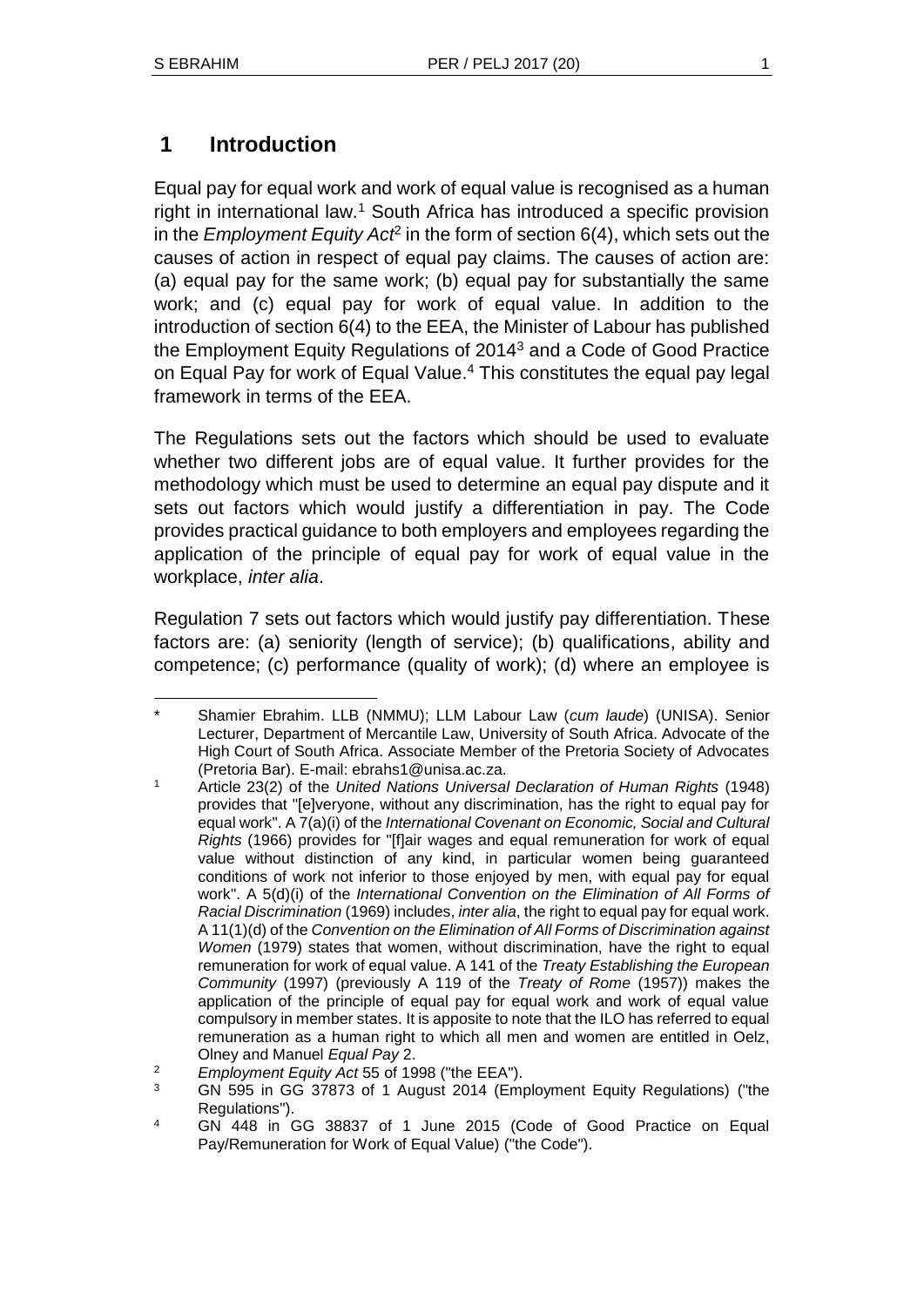demoted as a result of organisational restructuring (or any other legitimate reason) without a reduction in pay and his salary remains the same until the remuneration of his co-employees in the same job category reaches his level (red-circling); (e) where a person is employed temporarily for the purpose of gaining experience (training) and as a result thereof receives different remuneration; (f) skills scarcity; and (g) any other relevant factor.<sup>5</sup> If a difference in pay is based on any one or more of the above factors then it is not unfair discrimination if it is rational and fair. This is spelt out in regulation 7(1).

In *Pioneer Foods (Pty) Ltd v Workers Against Regression*<sup>6</sup> the seniority (length of service) factor was at the fore in the Labour Court. The Labour Court, on appeal, reversed an arbitration award in which the Commissioner found that paying newly appointed drivers at an 80% rate for the first two years of employment as opposed to the 100% rate paid to drivers working longer than two years in terms of a collective agreement amounted to unfair discrimination in pay. The CCMA, in essence, regarded the factor of seniority as a ground of discrimination as opposed to a ground justifying pay differentiation.

*Pioneer Foods* is noteworthy as it is one of the first reported cases from the Labour Court dealing with the relatively new equal pay legal framework. It raises the following important equal pay issues: (a) is seniority a ground of discrimination or a ground justifying pay differentiation? And (b) what is the role of a collective agreement and good industrial relations when determining an equal pay claim? The purpose of this note is to critically analyse these issues and guidance will be sought from South African law, foreign law and relevant ILO materials in this regard.

# **2 Facts and judgment**

The Labour Court heard an appeal in terms of section 10(8) of the EEA against an arbitration award of the CCMA in which the Commissioner found that paying newly appointed drivers at an 80% rate for the first two years of employment as opposed to the 100% rate paid to drivers working longer than two years in terms of a collective agreement amounted to unfair discrimination in pay. The CCMA in essence regarded the factor of seniority as a ground of discrimination as opposed to a ground justifying pay differentiation.<sup>7</sup>

l  $5$  Regulation 7(1)(a)-(g) of the Regulations. This list of factors is repeated in item 7.3.1-7.3.7 of the Code.

<sup>6</sup> *Pioneer Foods (Pty) Ltd v Workers Against Regression* 2016 ZALCCT 14 ("*Pioneer Foods*").

<sup>7</sup> *Pioneer Foods* paras 1, 3 and 5.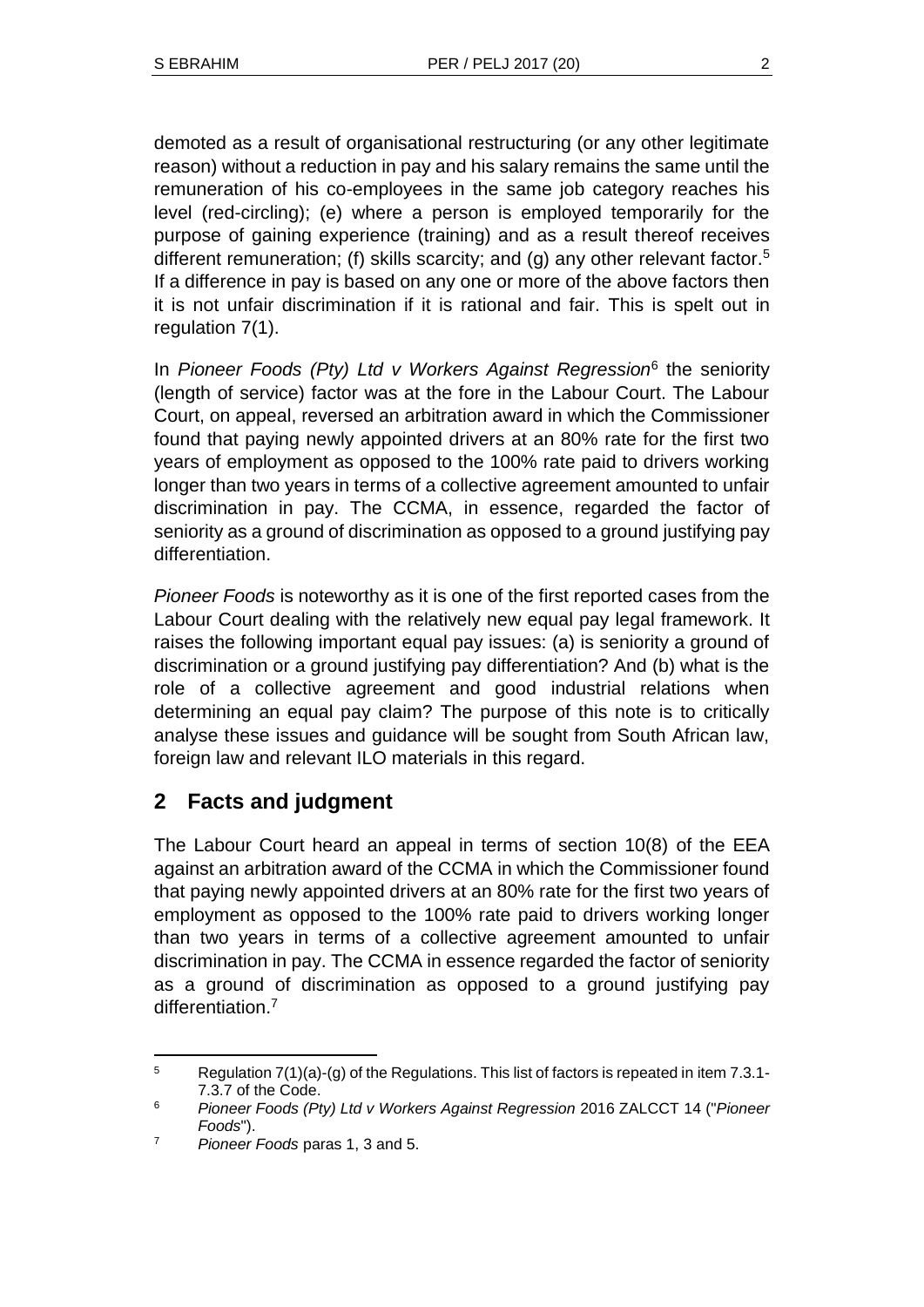The issue before the court was the interpretation of section 6(4) of the EEA, and in particular the issue of the factor of seniority operating as a ground of discrimination. Workers against Regression ("union") brought a claim against the appellants on behalf of seven of their members. The union did not specifically refer to section 6(4) of the EEA in its request for arbitration, but it was clear that the dispute involved equal pay for their members. The union wanted their members to be remunerated at the same rate as those employees who had been working longer than two years at the appellant. They thus sought a 20% increase in their members' remuneration to bring it in line with the comparator employees' rate.<sup>8</sup>

The appellant, in accordance with a collective agreement concluded with the Food and Allied Workers Union ("FAWU"), pays newly appointed employees for the first two years of their employment at 80% of the rate paid to its longer serving employees, after which the rate would be increased to 100%. The Commissioner found that by applying this to its employees, the appellant had unfairly discriminated against them. He ordered that the rate of remuneration be changed to 100% for newly appointed employees and that damages be paid to the members of the union. $9$ 

The Commissioner found that the difference in pay was not fair and not based on rational grounds. He found that paying new entrants at an 80% rate in accordance with the collective agreement was in conflict with the principle of equal pay for the same work. The Commissioner's reasoning was that the employees had performed services as drivers to the appellant through a labour broker before they were employed by the appellant. He accepted that the dispute before him was not one in terms of section 198A of the LRA, but he nevertheless took this into account, which was incorrect in law as it was not applicable.<sup>10</sup>

It was common cause that the whole arbitration ran its course without the union specifying the ground upon which they were relying to prove the pay discrimination. The Commissioner was aware of this and requested the union to specify the ground in its heads of argument. This is a flagrant departure from the rules of arbitration, to say the least. The Labour Court set out the framework for determining an equal pay dispute and commented on the unlisted and arbitrary grounds of discrimination. The Labour Court found that the equal pay framework situated the factor of seniority as a ground which justifies pay differentiation, and the Commissioner had misconceived the law by regarding it as a ground upon which pay discrimination was committed. The Labour Court found that the

 $\overline{a}$ 

<sup>8</sup> *Pioneer Foods* paras 2-4.

<sup>9</sup> *Pioneer Foods* para 5.

<sup>10</sup> *Pioneer Foods* paras 14-16.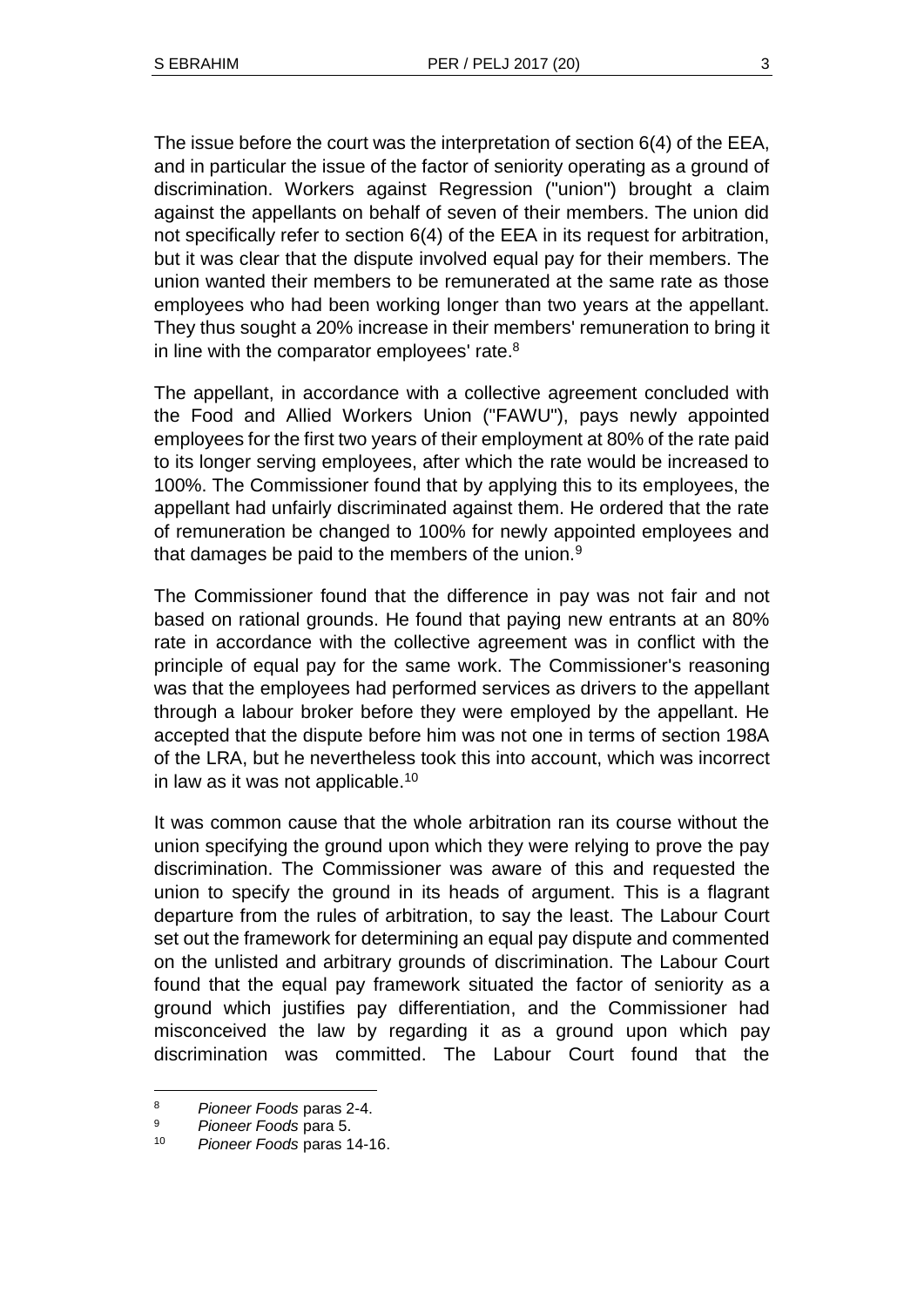Commissioner determined the arbitration unfairly and had made an award that was contrary to the case argued by the union.<sup>11</sup>

The Labour Court found that the Commissioner's approach was that it amounts to unfair discrimination for the appellant to pay a newly appointed employee who was previously employed by a labour broker at a lower rate than the rate paid to existing long-service employees, irrespective of how short the period of previous employment with the labour broker was. The lower rate of remuneration for newly appointed employees as contained in the collective agreement between FAWU and the appellant came about as a result of FAWU persuading the appellant to reduce the extent to which it was using the services of various forms of precarious employees, including employees supplied by labour brokers. FAWU also proposed the implementation of a scale that showed the difference between employees who had newly started working and long-serving employees. The 80% scale/rate was applied to all new employees from outside the company and it ceased to operate after two years of service.<sup>12</sup>

The Labour Court found that the differentiation complained of was not irrational and not based on an arbitrary unlisted ground and was not unfair. The appeal was thus upheld.<sup>13</sup>

# **3 Comments**

## *3.1 Is seniority a ground of discrimination or a ground justifying pay differentiation?*

Section 6(4) of the EEA sets out the equal pay provision as follows:

A difference in terms and conditions of employment between employees of the same employer performing the same or substantially the same work or work of equal value that is directly or indirectly based on any one or more of the grounds listed in subsection (1), is unfair discrimination.

The following causes of action are found in section 6(4) of the EEA: (a) equal pay for the same work; (b) equal pay for substantially the same work; and (c) equal pay for work of equal value. The meaning of these causes of action is set out in regulation 4(1)-(3) of the Regulations. Regulations 4(1)-(3) of the Regulations provide as follows:

 $\overline{a}$ 

<sup>11</sup> *Pioneer Foods* paras 26-29, 19-25.

<sup>12</sup> *Pioneer Foods* paras 44, 46-48.

<sup>13</sup> *Pioneer Foods* para 76.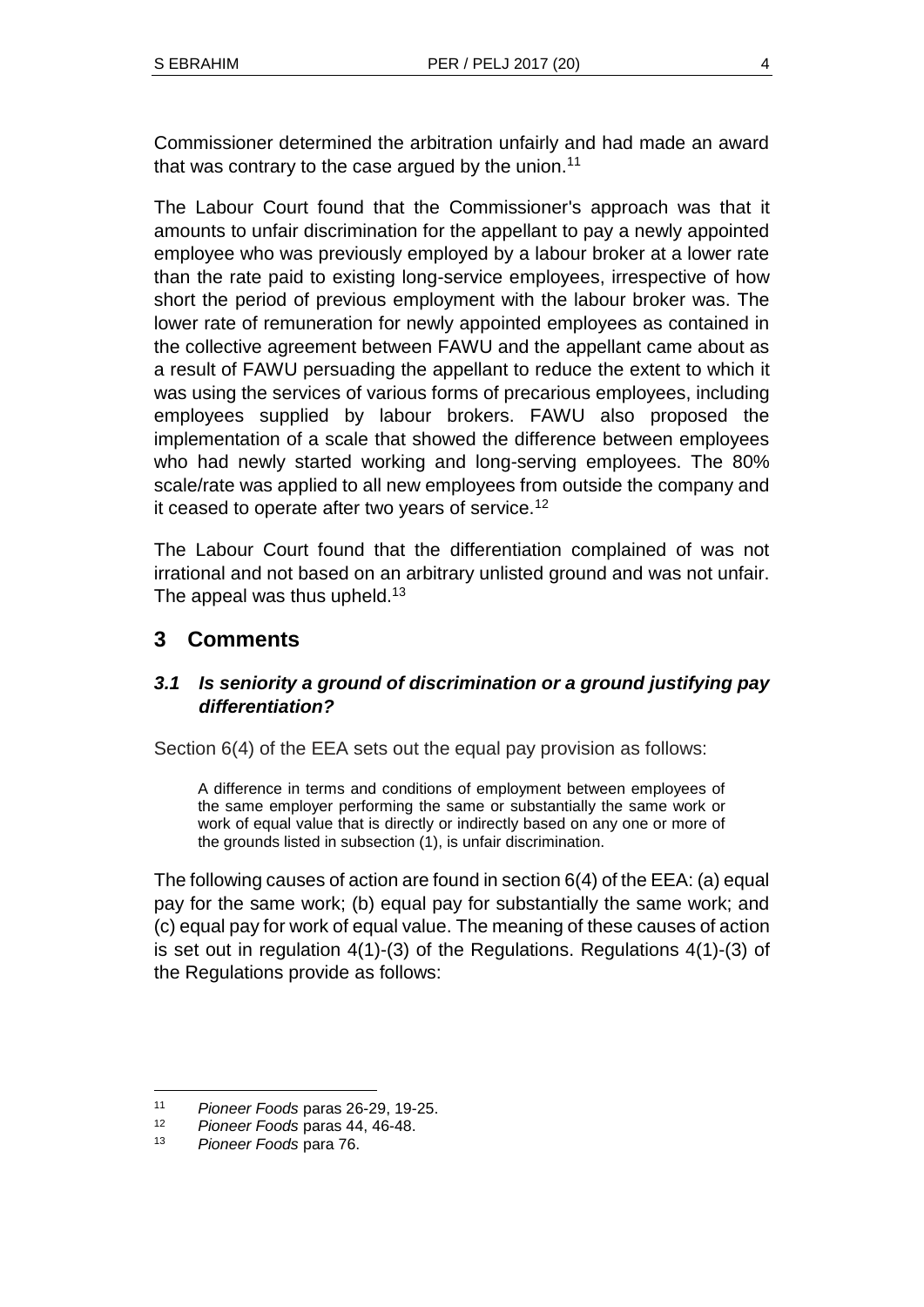For the purposes of these Regulations, the work performed by an employee-

- (1) is the same as the work of another employee of the same employer, if their work is identical or interchangeable;
- (2) is substantially the same as the work of another employee employed by that employer, if the work performed by the employees is sufficiently similar that they can reasonably be considered to be performing the same job, even if their work is not identical or interchangeable;
- (3) is of the same value as the work of another employee of the same employer in a different job, if their respective occupations are accorded the same value in accordance with regulations 5 to 7.

Regulation 6 sets out the criteria for assessing whether work is of equal value. Regulation 6(1) states that the relevant jobs under consideration must be assessed objectively taking the following criteria into account:

- a) the responsibility demanded of the work, including responsibility for people, finances and material;
- b) the skills, qualifications, including prior learning and experience required to perform the work, whether formal or informal;
- c) physical, mental and emotional effort required to perform the work; and
- d) to the extent relevant, the conditions under which work is performed, including physical environment, psychological conditions, time when and geographic location where the work is performed.<sup>14</sup>

In *casu*, the Commissioner found that the ground of unfair discrimination was seniority in that it constituted unfair discrimination for the appellant to pay new employees less than longer-serving employees. This raises the question as to whether seniority is a ground of discrimination or a ground justifying a finding of pay differentiation. It is apposite to quote regulation 7(1)(a) of the Regulations:

If employees perform work that is of equal value, a difference in terms and conditions of employment, including remuneration, is not unfair discrimination if the difference is fair and rational and is based on one or a combination of the following grounds:

(a) the individuals' respective *seniority or length of service*. 15

<sup>14</sup> Regulation 6(1)(a)-(d) of the Regulations.

<sup>&</sup>lt;sup>15</sup> Emphasis added. Regulation  $7(1)(a)-(g)$  of the Regulations sets out factors which would justify pay differentiation. These factors are: (a) seniority (length of service); (b) qualifications, ability and competence; (c) performance (quality of work); (d) where an employee is demoted as a result of organisational restructuring (or any other legitimate reason) without a reduction in pay and his salary remains the same until the remuneration of his co-employees in the same job category reaches his level (red-circling); (e) where a person is employed temporarily for the purpose of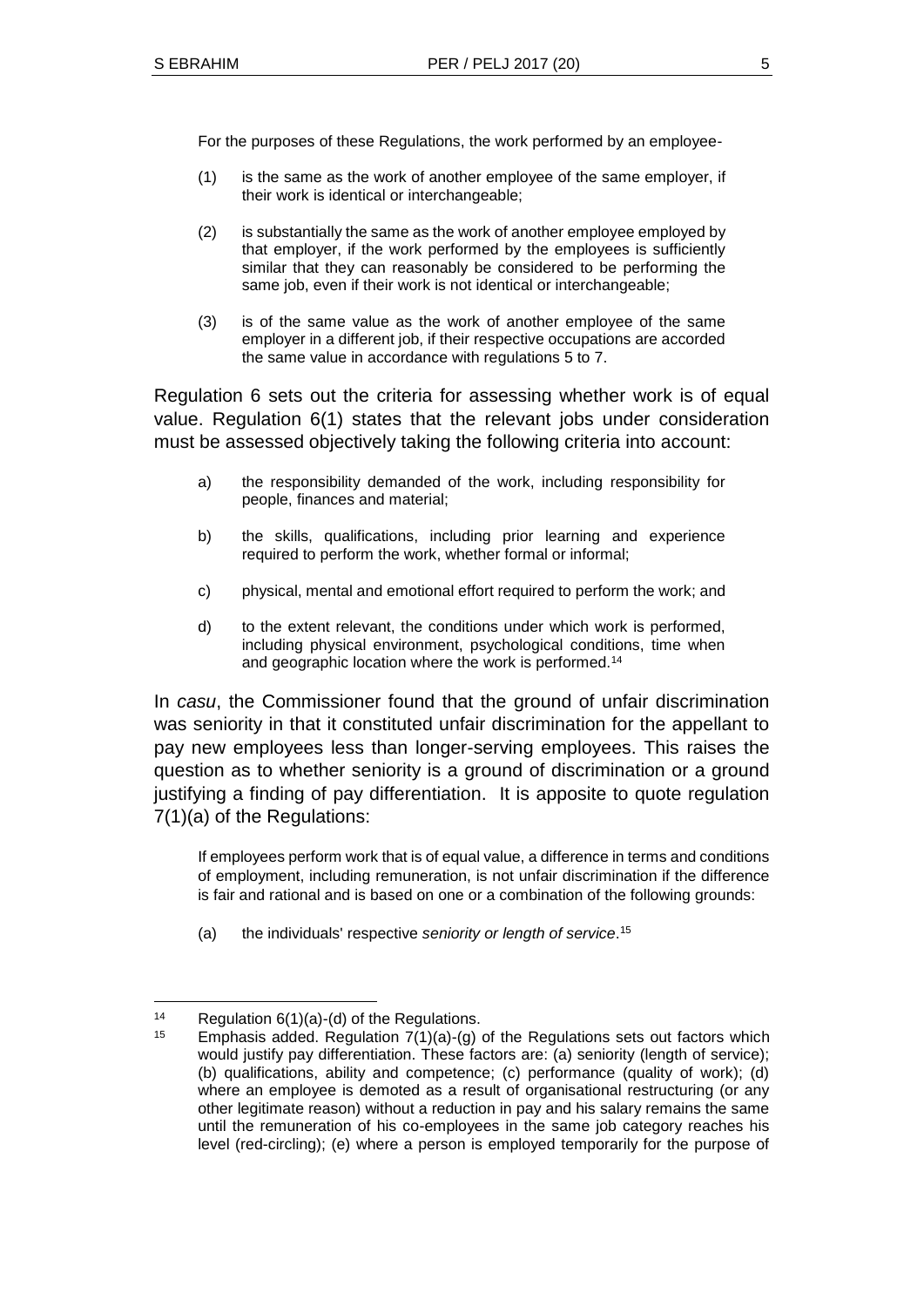Item 7.3.1 of the Code, in similar terms, provides as follows:

Regulation 7 of the Employment Equity Regulations lists a number of grounds which are commonly taken into account in determining pay/remuneration. Subject to what is stated below, it is not unfair discrimination if the difference is fair and rational and is based on any one or a combination of the following factors –

7.3.1 the individuals' respective *seniority or length of service*. 16

Regulation 7(2) explains under which circumstances a differentiation in terms and conditions of employment qualifies as fair and rational as follows:

A differentiation in terms and conditions of employment based on one or more grounds listed in sub-regulation (1) will be fair and rational if it is established, in accordance with section 11 of the Act, that –

- (a) Its application is not biased against an employee or group of employees based on race, gender or disability or any other ground listed in section 6(1) of the Act; and
- (b) It is applied in a proportionate manner.<sup>17</sup>

It is thus clear that the legislature regards the ground of seniority / length of service as a ground that justifies pay differentiation provided that it is fair and rational. In *casu*, the Labour Court held that even if a newly recruited employee has the same level of experience and expertise as the employer's existing long-serving employees, this does not mean that applying a differential rate for all new employees constitutes differentiation on an arbitrary ground, nor does it constitute unfair discrimination. It further remarked that there is no legal obligation to make an exception in every instance where the newly employed employee has experience which is comparable to that of the employer's long-serving employees.

It is apposite to analyse the case law which has dealt with this issue. In *SA Chemical Workers Union v Sentrachem Ltd*<sup>18</sup> one of the unfair labour practices alleged by the applicants was that the respondent discriminated between its black and white employees by paying its black employees less than their white counterparts who were employed on the same grade or engaged in the same work. The Industrial Court held that there is no doubt that wage discrimination based on race or any difference other than *skills*

gaining experience (training) and as a result thereof receives different remuneration; (f) skills scarcity; and (g) any other relevant factor.<sup>15</sup>

<sup>16</sup> Emphasis added.

<sup>17</sup> Regulation 7(2)(a)-(b) of the Regulations.

<sup>18</sup> *SA Chemical Workers Union v Sentrachem Ltd* 1988 9 ILJ 410 (IC). This case was heard in terms of s 46(9) of the *Labour Relations Act* 28 of 1956, which has been repealed.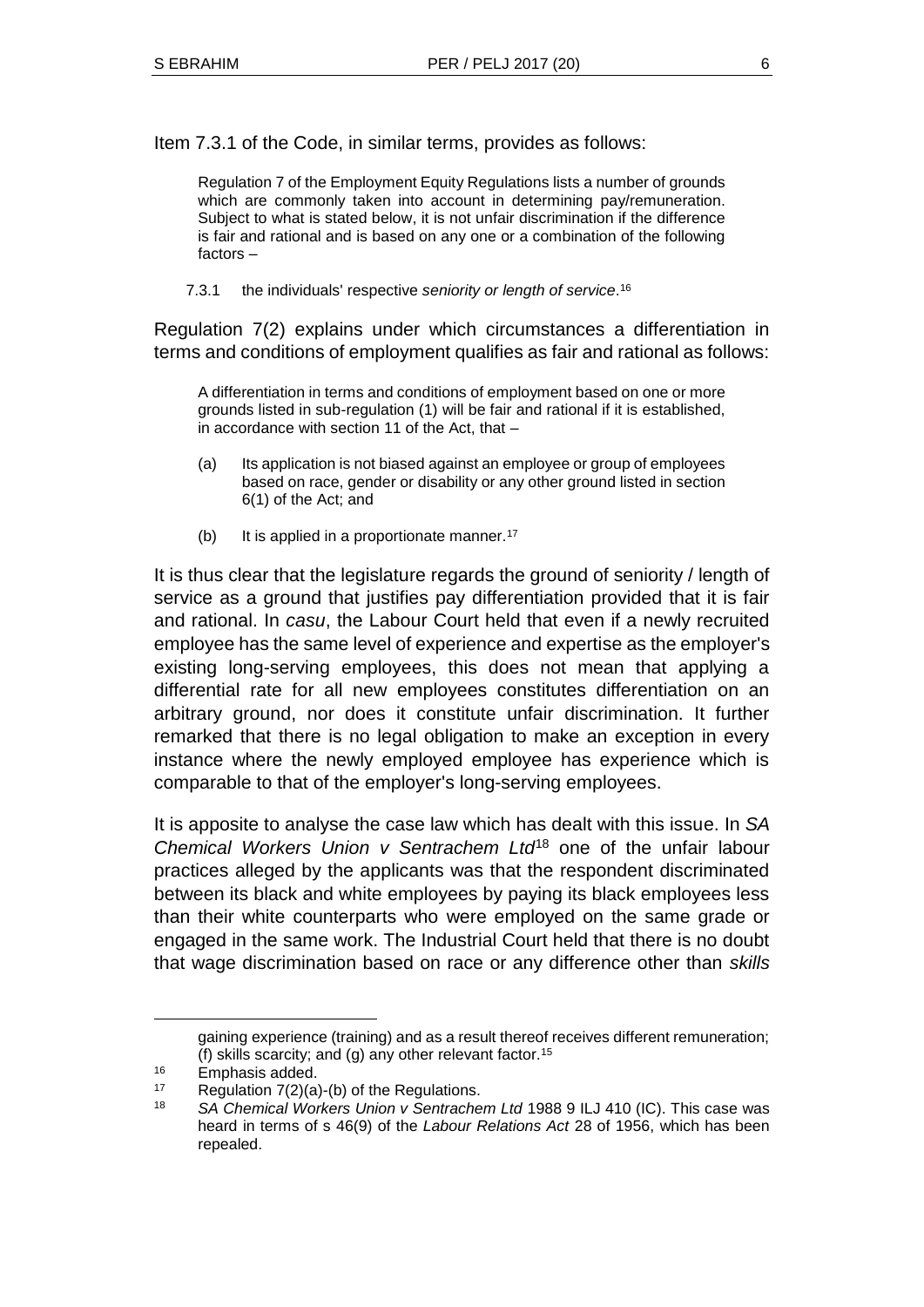and *experience*<sup>19</sup> was an unfair labour practice. The respondent acknowledged the wage discrimination as alleged and committed itself to remove it. As a result thereof, the Industrial Court ordered the respondent to remove the wage discrimination based on race within a period of six months.<sup>20</sup> This case makes it clear that *skills* and *experience* are objective and fair factors which would justify pay differentiation.<sup>21</sup>

In *National Union of Mineworkers v Henry Gould (Pty) Ltd<sup>22</sup> the applicant* alleged that the refusal by the respondent to implement wage increases retrospectively to union members constituted an unfair labour practice. The Industrial Court stated that it is self-evident that as an abstract principle, equals should be treated equally. It remarked that employees with the same seniority and in the same job category should receive the same terms and conditions of employment unless there are good and compelling reasons to differentiate between them. It ordered the respondent to pay the union members the relevant amount of wages.<sup>23</sup> It regarded *seniority* as a fair and objective factor to pay different wages.<sup>24</sup>

In *Ntai v SA Breweries Ltd<sup>25</sup>* the applicants, black people, alleged unfair discrimination based on race against their employer, who was paying them a lower salary than their white counterparts whilst they all were engaged in the same work or work of equal value. The applicants sought an order that their employer pay them a salary equal to that of their white counterparts. The respondent admitted the difference in the salaries but denied that the cause was based on race. The respondent attributed the difference to a series of performance-based pay increments, the greater experience of the comparators, and their seniority. The Labour Court accepted that the applicants had made out a *prima facie* case but noted that they still bore the overall onus of proving that the difference in pay was based on race. The Court found that the applicants had not succeeded in proving on a balance of probabilities that the reason for the different salaries was based on race.

l <sup>19</sup> Emphasis added. The Industrial Court in its order *SA Chemical Workers Union v Sentrachem Ltd* 1988 9 ILJ 410 (IC) 439H also referred to length of service in the job as a fair criterion for paying black employees less than their white counterparts.

<sup>20</sup> *SA Chemical Workers Union v Sentrachem Ltd* 1988 9 ILJ 410 (IC) 412F, 429F, 430E-F, 439H.

 $21$  $21$  Emphasis added.

<sup>22</sup> *National Union of Mineworkers v Henry Gould (Pty) Ltd* 1988 9 ILJ 1149 (IC). This case was heard in terms of s 46(9) of the *Labour Relations Act* 28 of 1956, which has been repealed.

<sup>23</sup> *National Union of Mineworkers v Henry Gould (Pty) Ltd* 1988 9 ILJ 1149 (IC) 1150E, 1158A-B, 1161I.

<sup>24</sup> Emphasis added.

<sup>25</sup> *Ntai v SA Breweries Ltd* 2001 22 ILJ 214 (LC). This matter came before the Labour Court in terms of item 2(1)(a) of Schedule 7 of the *Labour Relations Act* 66 of 1995, which has since been repealed.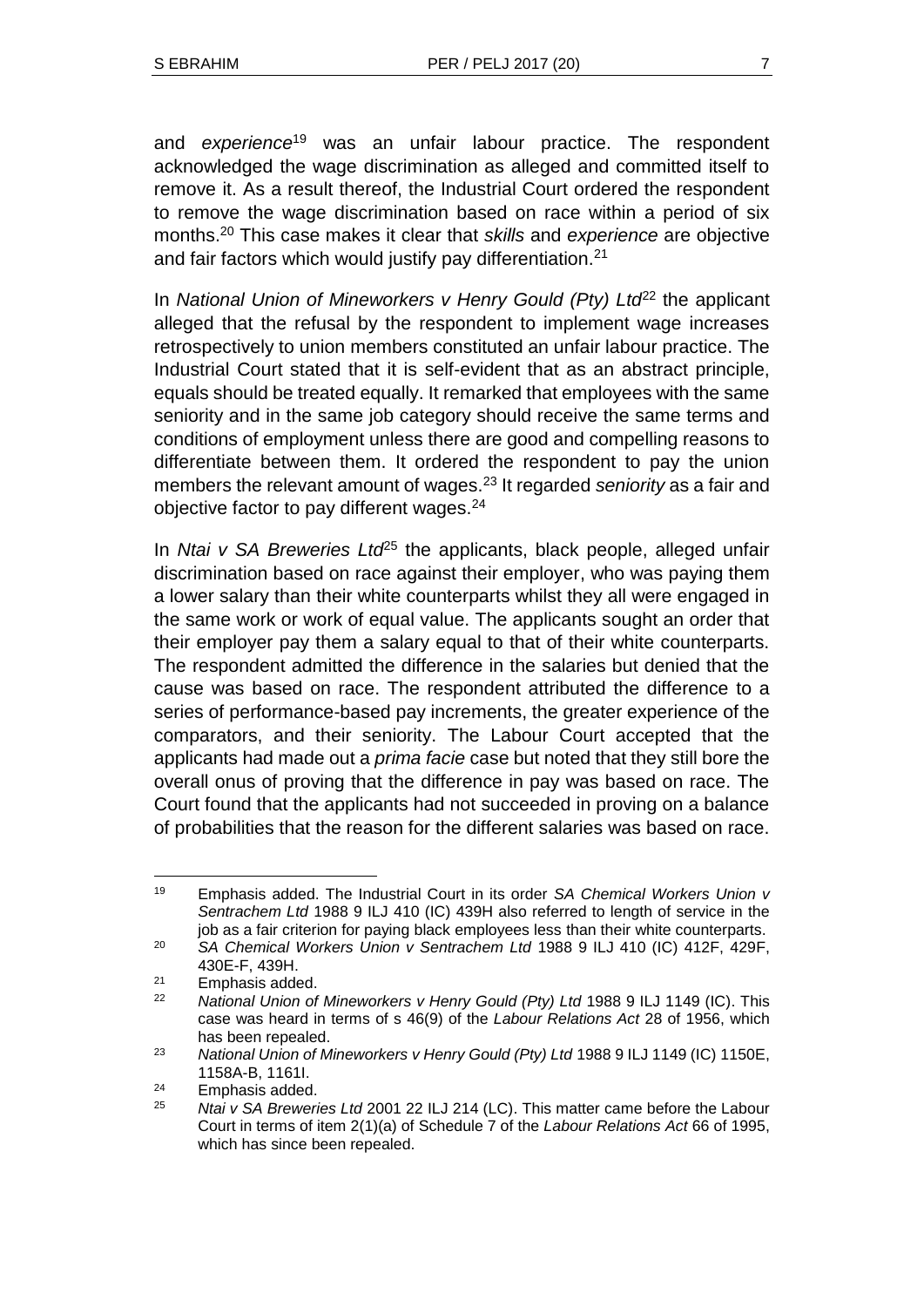The application was consequently dismissed.<sup>26</sup> The Labour Court remarked that indirect discrimination exists when an ostensibly neutral requirement adversely affects a disproportionate number of people from a protected group and it may also arise in the case of equal pay for work of equal value.<sup>27</sup> It noted that the use of ostensibly neutral requirements such as *seniority* and *experience* in the computation of pay could have an adverse impact on employees from the protected group if it could be proved that such factors affected the employees as a group disproportionately when compared with their white counterparts who perform the same work.<sup>28</sup>

Landman has stated that pay differentials based on seniority is a recognised defence, but this may perpetrate inequity where a certain section of the workforce has not had fair access to jobs and thus was unable to accumulate years of service. <sup>29</sup> Meintjes-Van Der Walt has stated that a *bona fide* seniority system is an acceptable ground of justification to pay differentials. She has further stated that a system is *bona fide* provided it is an established seniority system that is consistently applied and adopted without a discriminatory purpose.<sup>30</sup>

The United Kingdom gives effect to the principle of equal pay as set out in the *Equal Remuneration Convention*<sup>31</sup> in its *Equality Act*. <sup>32</sup> The *Equality Act* contains the following causes of action relating to equal pay: (a) equal pay for the same/similar work; (b) equal pay for work rated as equivalent; and (c) equal pay for work of equal value.<sup>33</sup> The meaning of these causes of action is set out in section 65 of the *Equality Act* as follows:

- (2) A's work is like B's work if—
	- (a) A's work and B's work are the same or broadly similar, and
	- (b) such differences as there are between their work are not of practical importance in relation to the terms of their work. …
	- (4) A's work is rated as equivalent to B's work if a job evaluation study—
	- (a) gives an equal value to A's job and B's job in terms of the demands made on a worker, or
	- (b) would give an equal value to A's job and B's job in those terms were the evaluation not made on a sex-specific system. …
	- (6) A's work is of equal value to B's work if it is—
	- (a) neither like B's work nor rated as equivalent to B's work, but

<sup>26</sup> *Ntai v SA Breweries Ltd* 2001 22 ILJ 214 (LC) paras 2-3, 5, 21, 25, 57, 61, 90.

<sup>27</sup> *Ntai v SA Breweries Ltd* 2001 22 ILJ 214 (LC) paras 85-86.

<sup>28</sup> *Ntai v SA Breweries Ltd* 2001 22 ILJ 214 (LC) paras 79-80.

<sup>29</sup> Landman 2002 *SA Merc LJ* 354.

<sup>30</sup> Meintjes-Van Der Walt 1998 *ILJ* 30.

<sup>31</sup> *Equal Remuneration Convention No 100* (1951). The United Kingdom ratified the *Equal Remuneration Convention* on 15 June 1971.

<sup>32</sup> *Equality Act* of 2010 ("*Equality Act*").

<sup>33</sup> Sections 65(1), (2)(a)-(b), (4)(a)-(b) and (6)(a)-(b) of the *Equality Act.*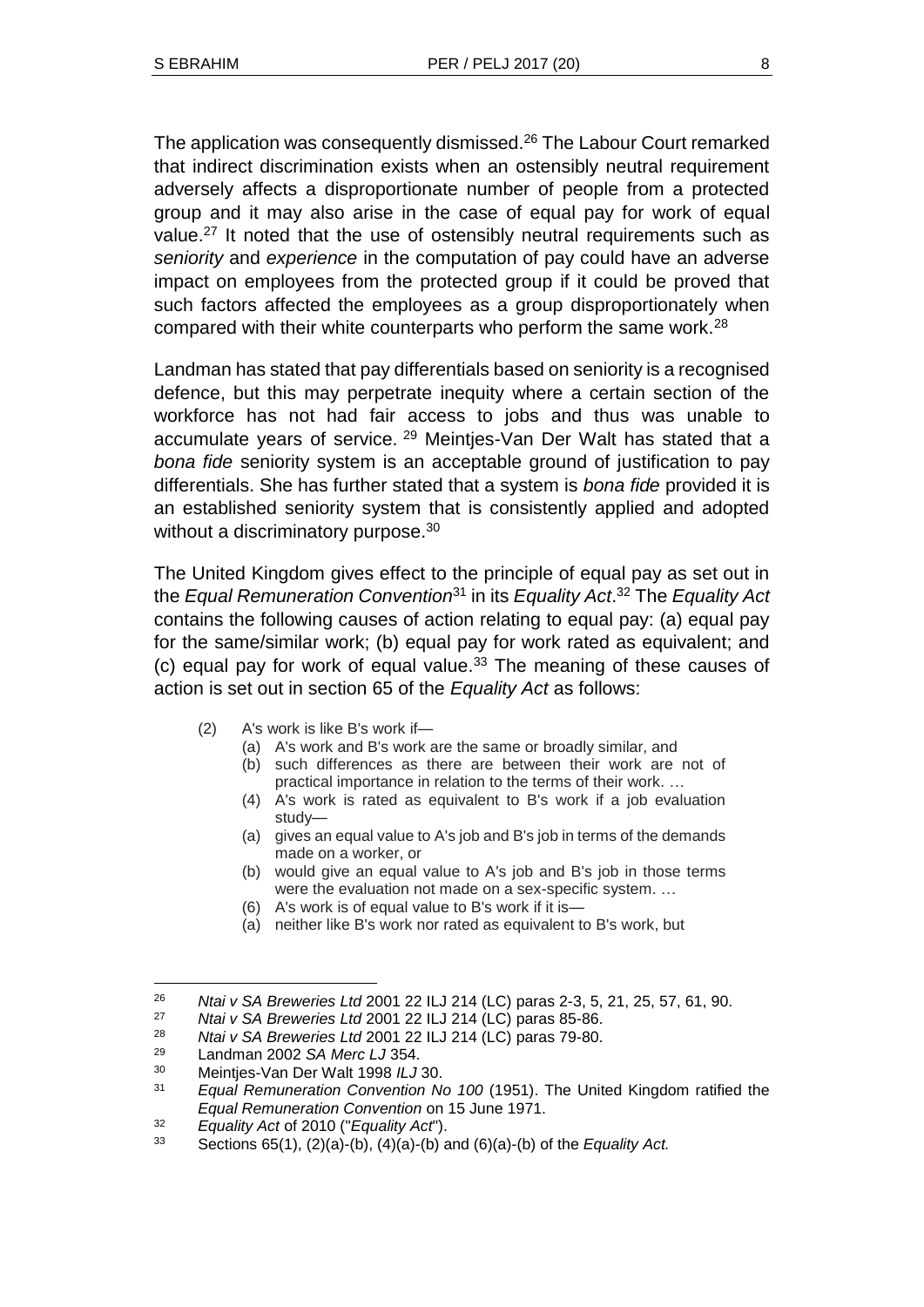(b) nevertheless equal to B's work in terms of the demands made on A by reference to factors such as effort, skill and decisionmaking.<sup>34</sup>

Section 69 of the *Equality Act* sets out the genuine material factor defence which can be raised as a defence to an equal pay claim in terms of section 65. Section 69 of the EEA reads as follows:

- (1) The sex equality clause in A's terms has no effect in relation to a difference between A's terms and B's terms if the responsible person shows that the difference is because of a material factor reliance on which-
	- (a) does not involve treating A less favourably because of A's sex than the responsible person treats B, and
	- (b) if the factor is within subsection (2), is a proportionate means of achieving a legitimate aim.
- (2) A factor is within this subsection if A shows that, as a result of the factor, A and persons of the same sex doing work equal to A's are put at a particular disadvantage when compared with persons of the opposite sex doing work equal to A's.<sup>35</sup>

It is clear from section 69(1)(a) that if the reason for treating the complainant (employee) and the comparator differently in relation to their terms of employment is not based on sex, then this is a complete defence to an equal pay claim. This must be read with the Equal Pay Statutory Code of Practice to the *Equality Act* of 2010 which states that pay systems may be open to challenge on other protected characteristics under the *Equality Act* (item 11). It is apposite to analyse case law which has dealt with seniority in relation to equal pay claims.

In *Secretary of State for Justice v Bowling*<sup>36</sup> the respondent was employed by the Prison Service as a service desk user support team customer service adviser. In the Employment Tribunal the respondent claimed that she was doing like work to that of her chosen male comparator, but was being paid less than him. The male comparator held the same post as the respondent but had started on a salary of £15, 567 as opposed to the respondent who had started on £14, 762. The difference between the starting salaries was due to the comparator being appointed on spinal point 3 in terms of the appellant's salary scale and the respondent being appointed on spinal point 1. The appellant argued that this difference was due to the fact that the comparator had more background and experience than the respondent. The Employment Tribunal accepted this explanation in respect of the difference in pay that existed at the time of appointment. It held, however, that this explanation could not apply to the period where the respondent and the comparator had achieved the same appraisal rating, because at that stage

 $\overline{a}$ 

<sup>34</sup> Sections 65(2), (4) and (6) of the *Equality Act*.

<sup>35</sup> Section 69(1)-(2) of the *Equality Act.*

<sup>36</sup> *Secretary of State for Justice v Bowling* 2012 IRLR 382 EAT.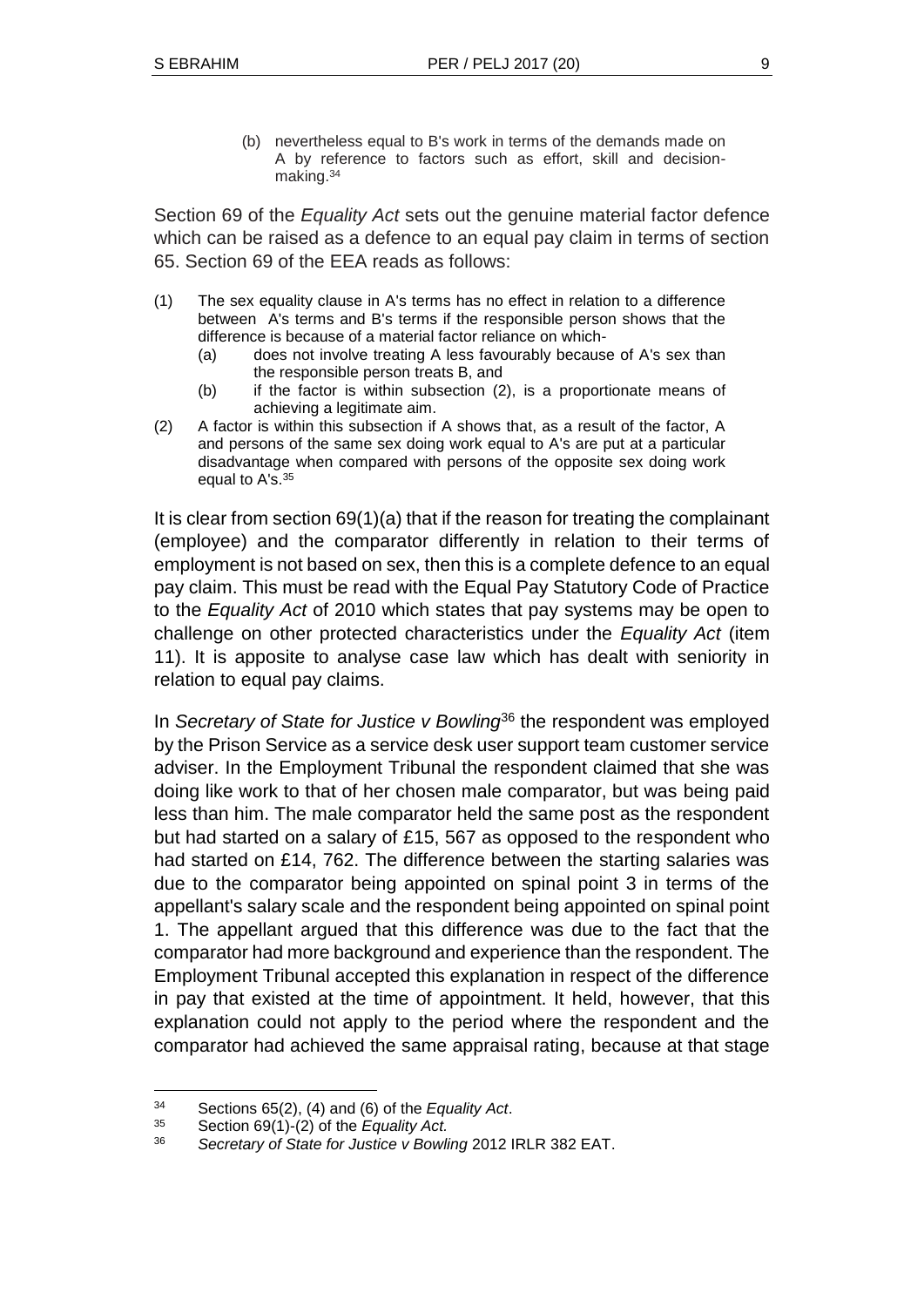the reason of skill and experience had ceased to be a material factor which could be relied on for paying different wages for like work. It thus allowed the respondent's claim in part.<sup>37</sup> The Employment Appeal Tribunal, on appeal, accepted the appellant's argument that "it is in the nature of an incremental scale that where an employee starts on the scale will impact on his pay, relative to his colleagues', in each subsequent year until they reach the top". The Employment Appeal Tribunal accepted that a differential was built into the pay of the respondent once the comparator had been appointed two points above the respondent in terms of the salary scale, and if the original differential was free from sex discrimination then it followed that the differentials in later years too were free from sex discrimination. The appeal was thus allowed. $38$  Where two employees doing like work are appointed on different levels of a salary scale due to skill and experience which is free from unfair discrimination, then the pay differentials in later years will not amount to unfair discrimination.

In *Wilson v Health and Safety Executive*<sup>39</sup> the England and Wales Court of Appeal had before it the following questions relating to a service-related criterion which determined pay: "Does the employer have to provide objective justification for the way he uses such a criterion, and, if so, in what circumstances?" The Court noted that the use of service-related pay scales were common and as a general rule an employer does not have to justify its decision to adopt it because the law acknowledges that experience allows an employee to produce better work. It held that an employer will have to justify the use of a service-related criterion in detail in the event that the employee has furnished evidence which gives rise to serious doubts as to whether the use of the service-related criterion is appropriate to attain the criterion objective, which is the rendering of better work performance by employees with more years of service. In this situation an employer will have to justify the use of the service-related criterion by proving the general rule that an employee with experience produces better work and this exists in its workplace.<sup>40</sup> The use of a service-related pay criterion is as a general rule legitimate and will be a complete defence to an equal pay claim.

In *Cadman v Health and Safety Executive*<sup>41</sup> the Court of Justice of the European Communities held the following:

Although the legitimacy of the criterion of seniority is not questioned as such, the question does arise as to the extent to which the employer's economic interests have to accommodate the employees' interest in the equal-pay

l <sup>37</sup> *Secretary of State for Justice v Bowling* 2012 IRLR 382 EAT paras 1, 2.1-2.3, 5.

<sup>38</sup> *Secretary of State for Justice v Bowling* 2012 IRLR 382 EAT paras 6-7, 11.

<sup>39</sup> *Wilson v Health and Safety Executive* 2010 IRLR 59 EWCA.

<sup>40</sup> *Wilson v Health and Safety Executive* 2010 IRLR 59 EWCA paras 1 and 16.

<sup>41</sup> *Cadman v Health and Safety Executive* 2006 IRLR 969 CJEC.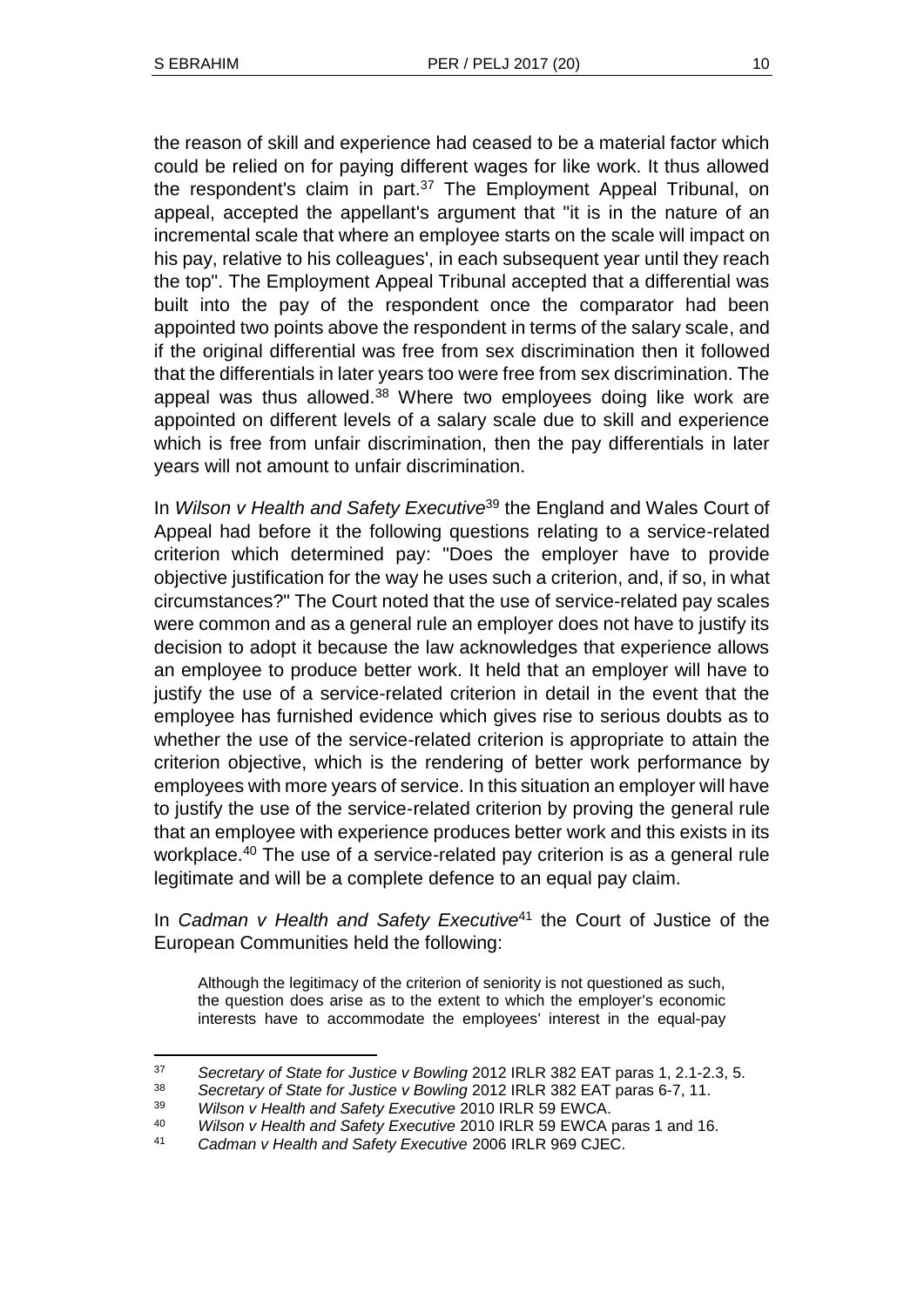principle being respected. Indeed, although it is legitimate for employers to remunerate length of service and/or loyalty, it cannot be denied that there are situations where a pay system, though neutral in its conception, works to the disadvantage of women. In such cases, Article 2(2) of Directive 97/80 subjects the criterion used in a pay system disadvantaging women to a proportionality test in which it must be shown that the criterion is based on legitimate aims and is proportionate for the purpose of achieving the aims pursued.<sup>42</sup>

## *3.2 What is the role of a collective agreement and good industrial relations when determining an equal pay claim?*

In *Pioneer Foods* the Labour Court stated that the reason for paying new employees at the 80% rate for the first two years was as a result of FAWU convincing the appellant to reduce the number of its precarious employees, including those supplied by labour brokers. The Labour Court held that the Commissioner's award was wrong as it had the implication that the EEA does not allow a South African employer to give effect to a collective agreement which sets out different rates of pay for employees with different periods of service. The Court remarked that a collective agreement that sets out different pay levels for employees with different periods of service does not amount to arbitrary differentiation, neither is seniority/length of service (being a new employee) an unlisted ground which meets the test of unfair discrimination. The Labour Court stated that according to the authorities, where unfair discrimination is proved, the mere fact that it is sanctioned in terms of a collective agreement does not disclose a defence. The Court stated, however, that this principle should be applied within its context and not strained beyond it proper application. It held that in determining the existence of unfair discrimination, the fact that the conduct complained of was the product of a collective agreement negotiated with a representative trade union was relevant in the determination.

It held further that this becomes more relevant where the reasons for reaching consensus on the relevant points had been disclosed, were not illegitimate and where, but for the term objected to (the 80% rate for two years for new employees), it was doubtful that the jobs concerned would ever have been created. The Labour Court remarked that the collective agreement was intended to convince the appellant to create additional permanent jobs and reduce the number of precarious employees. It stated that in the absence of the agreement on the 80% rate for the first two years for new employees, there was no reason to assume that the jobs would have been created at all. The Court held that the very existence of the jobs of the new employees must weigh in the fairness scale. The appellant had also acted transparently in that it had informed applicants for new positons regarding the 80% rate for the first two years. Two issues stand out from the

l <sup>42</sup> *Cadman v Health and Safety Executive* 2006 IRLR 969 CJEC para 52.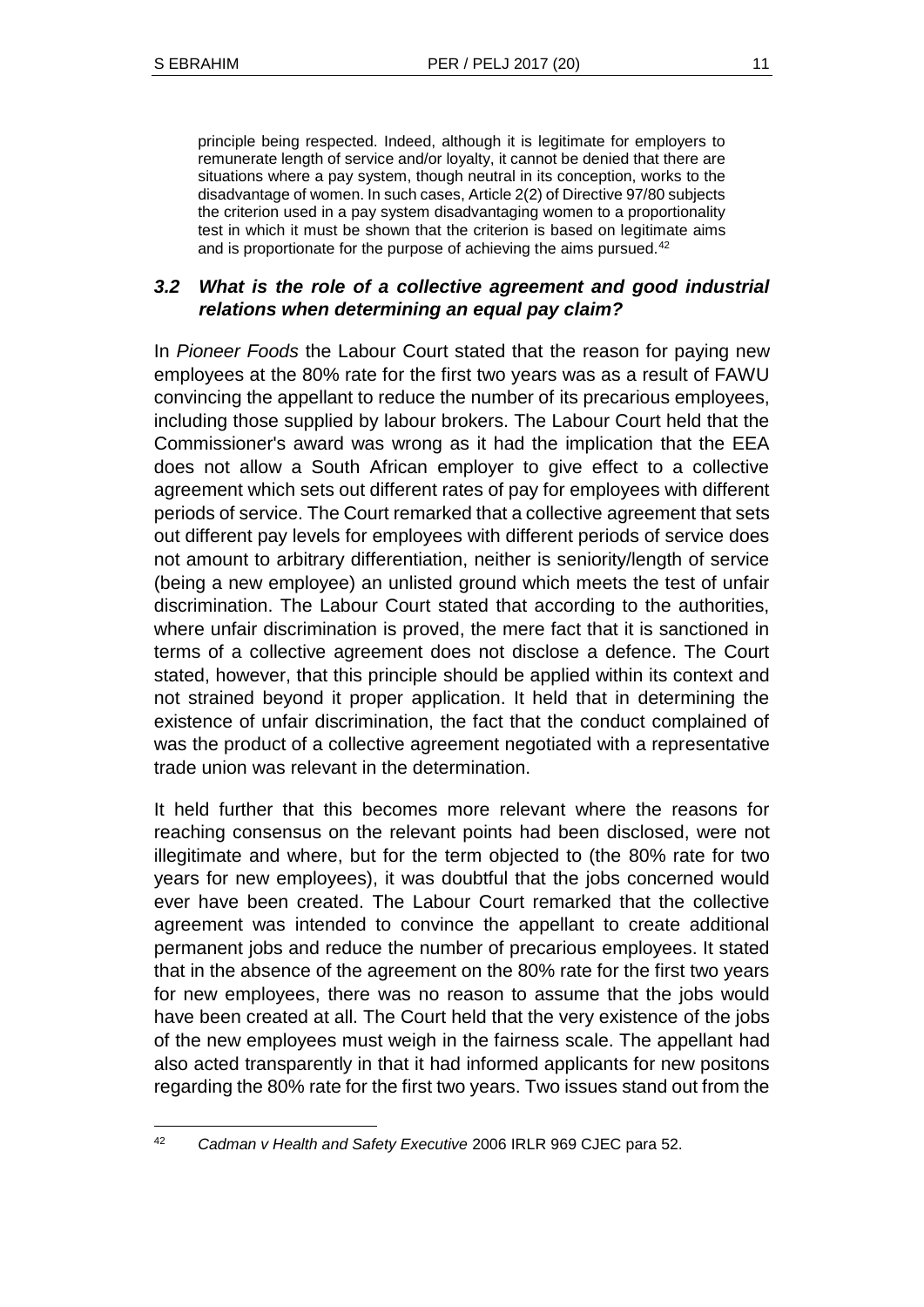above remarks by the Labour Court: the role of collective bargaining (collective agreements) in deciding an equal pay claim and the role of good industrial relations in deciding the same. These issues will be addressed hereunder by analysing relevant case law which has dealt with the same.

Before turning to deal with the case law, it is important to quote article 2(e) of the *Discrimination (Employment and Occupation) Recommendation* of the  $ILO<sup>43</sup>$  with regards to collective negotiations, industrial relations and collective agreements. Article 2(e) of the Recommendation provides as follows:

Each Member should formulate a national policy for the prevention of discrimination in employment and occupation. This policy should be applied by means of legislative measures, collective agreements between representative employers' and workers' organisations or in any other manner consistent with national conditions and practice, and should have regard to the following principles: …

(e) in collective negotiations and industrial relations the parties should respect the principle of equality of opportunity and treatment in employment and occupation, and should ensure that collective agreements contain no provisions of a discriminatory character in respect of access to, training for, advancement in or retention of employment or in respect of the terms and conditions of employment…

In *Heynsen v Armstrong Hydraulics (Pty) Ltd*<sup>44</sup> the applicant alleged that he was being discriminated against on the basis of race in that he was earning less than his co-employees who were part of the bargaining unit and who were weekly paid. The applicant did not belong to the bargaining unit and was monthly paid, but the work that he performed was the same as that of his co-employees. The applicant sought an order that the respondent remunerate him on an equal pay for equal work basis. The Labour Court observed that there were differences in the terms and conditions of employment with regard to weekly paid and monthly paid employees.<sup>45</sup> It noted that monthly paid employees were entitled to certain benefits which hourly paid employees were not entitled to. The Labour Court held that it would be unfair if employees who were not part of the bargaining unit were to benefit from that unit whilst still enjoying benefits which were not shared by members of the bargaining unit. The Labour Court noted that according to the ILO, collective bargaining was not a justification for pay discrimination.<sup>46</sup> It warned that this rule was compelling in an ideal society

l <sup>43</sup> *Discrimination (Employment and Occupation) Recommendation No 111* (1958).

<sup>44</sup> *Heynsen v Armstrong Hydraulics (Pty) Ltd* 2000 12 BLLR 1444 (LC).

<sup>45</sup> *Heynsen v Armstrong Hydraulics (Pty) Ltd* 2000 12 BLLR 1444 (LC) paras 1, 3-4, 6, 10-11.

<sup>46</sup> *Heynsen* refers to s 111 of the Directions of the ILO in this regard. It is submitted that this should be read as referring to a 2(e) of the *Discrimination (Employment and Occupation) Recommendation No 111* (1958).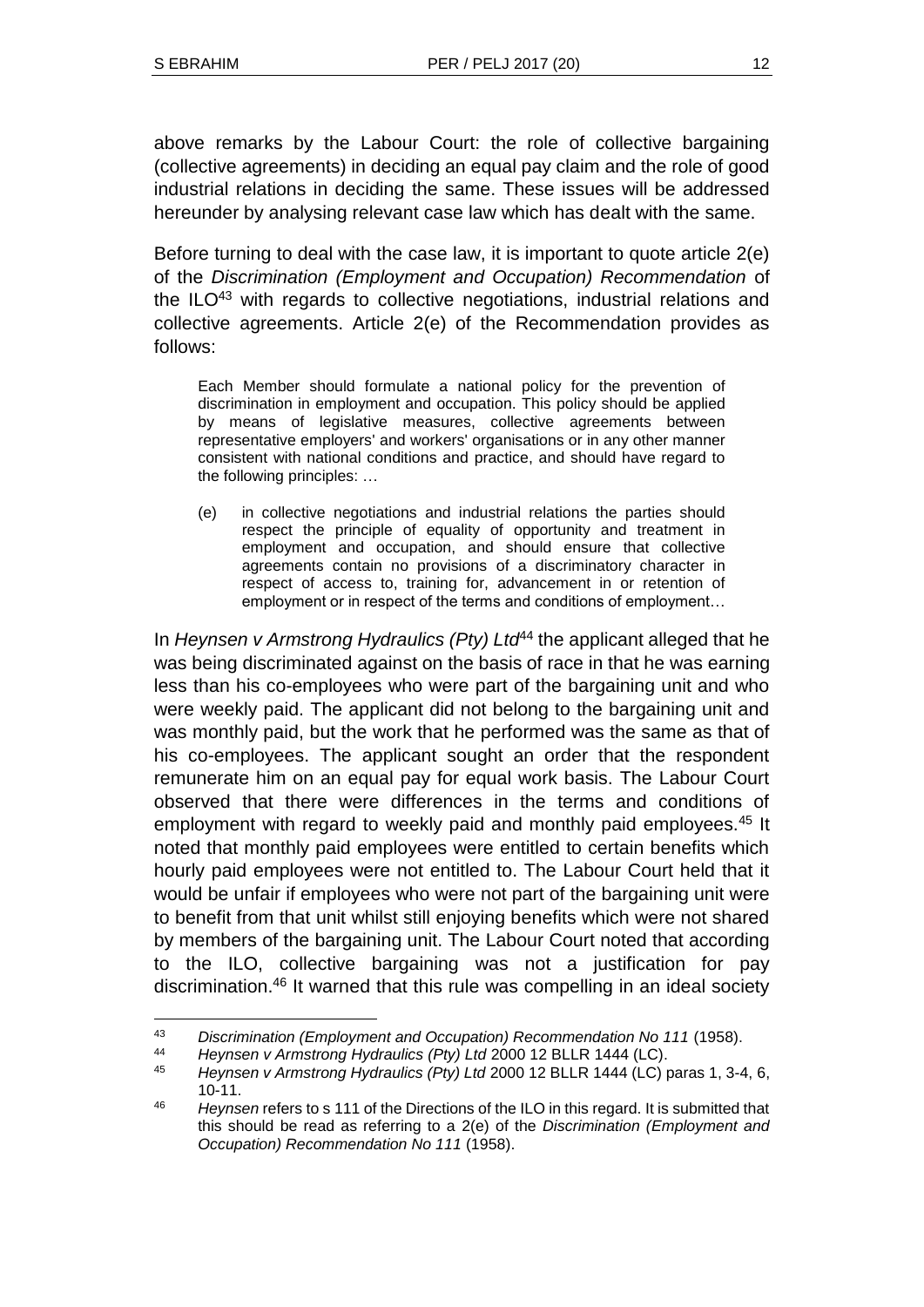but should not apply rigidly in South African labour relations due to the fact that employees had fought hard for collective bargaining rights. It found that insofar as there might be discrimination, the discrimination was not unfair based on the facts. The application was thus dismissed.<sup>47</sup> It is clear that the Labour Court regarded *collective bargaining* as a possible fair and objective factor for paying different wages.<sup>48</sup>

In *Jansen van Vuuren v South African Airways (Pty) Ltd<sup>49</sup> the employer* attempted to justify the discrimination against the applicant on the ground that it was the product of a collective agreement and for that reason it was fair. The Labour Court referred to *Larbi-Odam v Member of the Executive Council for Education (North-West Province)*<sup>50</sup> and stated that this judgment is clear authority for the proposition that justification cannot be founded on a collective agreement or any other agreement. It further remarked that a collective agreement is subject to the Constitution<sup>51</sup> as well as the EEA and parties thereto may not contract out of the rights in the Bill of Rights.<sup>52</sup> It is clear that the Labour Court did not accept a collective agreement as a ground of justification.

Grogan<sup>53</sup> asserts that collective bargaining agreements with different unions which result in pay differentials are permissible. Landman<sup>54</sup> asserts that an employer can attempt to rely on a collective agreement that provides for discriminatory wages as a ground of justification for pay differentials, but this reliance is unlikely to succeed. Landman's view is supported.

In *Redcar and Cleveland Borough Council v Bainbridge (No 2)*<sup>55</sup> the England and Wales Court of Appeal heard three consolidated appeals concerning questions of law relating to equal pay claims and the scope of the defences. Only the law relating to the scope of collective agreements as a defence to equal pay claims will be dealt with. The Court held that the fact that different jobs have been subject to separate collective bargaining processes can be a complete defence to an equal pay claim. It qualified this

<sup>47</sup> *Heynsen v Armstrong Hydraulics (Pty) Ltd* 2000 12 BLLR 1444 (LC) paras 8, 12-13, 15, 17-18.

<sup>48</sup> Emphasis added. Also see *Larbi Ordam v Member of the Executive Council for Education (North-West Province)* 1998 1 SA 745 (CC) para 28, wherein the Constitutional Court held that an agreed regulation which unfairly discriminates against a minority will not constitute a ground of justification.

<sup>49</sup> *Jansen van Vuuren v South African Airways (Pty) Ltd* 2013 10 BLLR 1004 (LC).

<sup>50</sup> *Larbi Ordam v Member of the Executive Council for Education (North-West Province)* 1998 1 SA 745 (CC).

<sup>51</sup> *Constitution of the Republic of South Africa*, 1996.

<sup>52</sup> *Jansen van Vuuren v South African Airways (Pty) Ltd* 2013 10 BLLR 1004 (LC) paras 47-49, 55.

<sup>53</sup> Grogan *Employment Rights* 230.

<sup>54</sup> Landman 2002 *SA Merc LJ* 351.

<sup>55</sup> *Redcar and Cleveland Borough Council v Bainbridge (No 2)* 2008 IRLR 776 EWCA.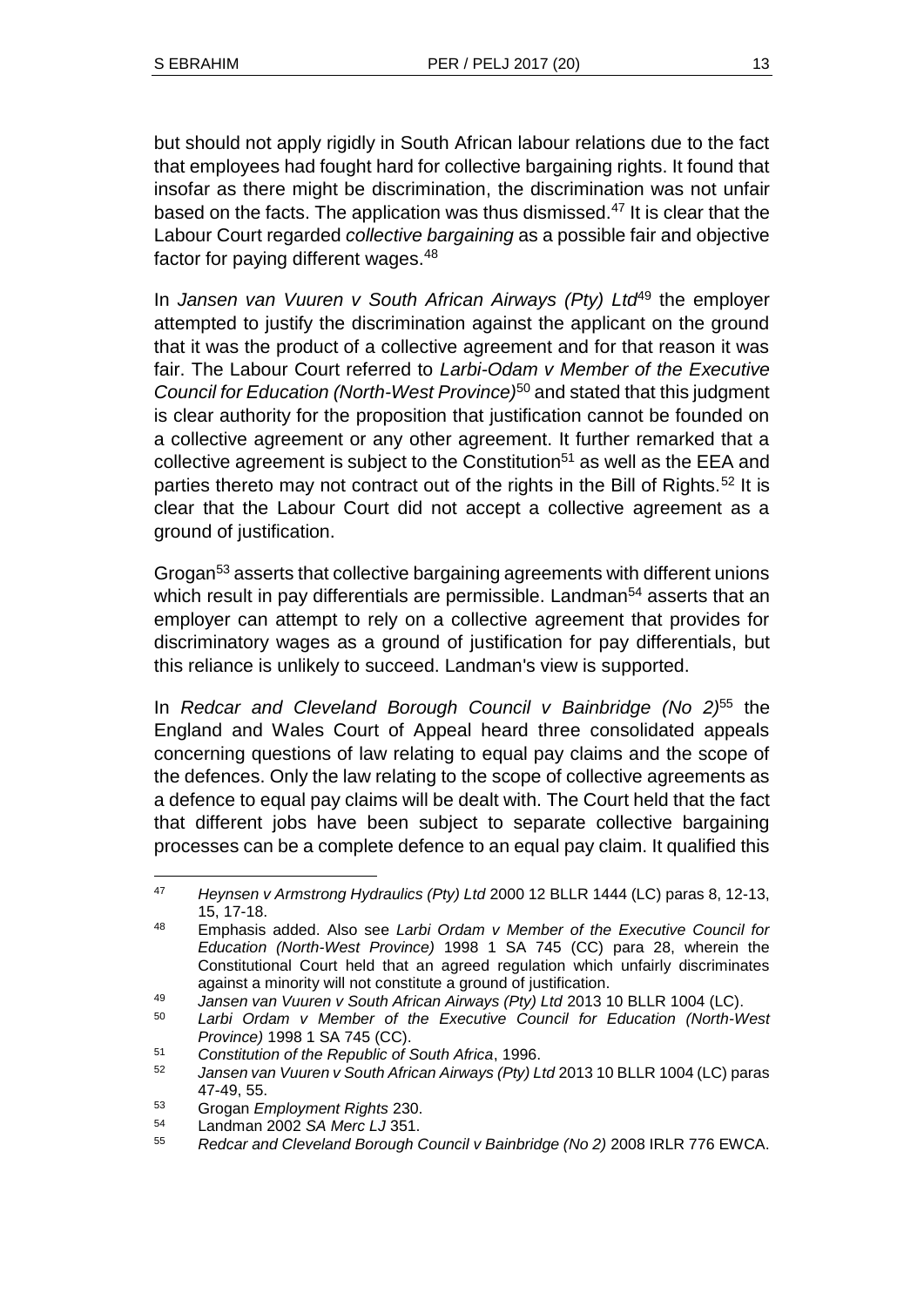by stating that collective bargaining can be a defence only where the reason for the pay differential is the separate collective bargaining process and not the difference of sex. It held that where separate collective bargaining processes have the effect that one group of sex (females) of similar proportions earn less than another group of sex (males) of similar proportions, this could constitute a complete defence to an equal pay claim which is not sex-tainted. It further held that this would not apply where there is a marked difference between the two groups, because the difference would constitute evidence from which a Tribunal could infer that the process of the separate bargaining was tainted by sex, unless the employer furnishes a different explanation. It concluded by stating that "the fact of separate collective bargaining would not, of itself, be likely to disprove the possibility of sex discrimination". <sup>56</sup> Where separate collective bargaining is raised by the employer as a justification to pay differentials between the sexes, the employer has to show that it was not sex-tainted. This applies to a scenario where there is a marked difference in the sex of the groups, because a Tribunal will be entitled to infer that the process was sex-tainted. It is also clear from this case that where the pay differentials apply to two different groups of similar proportions then then there is no inference to be drawn that the process was or is sex-tainted.

In *Enderby v Frenchay Health Authority*<sup>57</sup> the Court of Justice held that separate collective bargaining agreements, one for a group of predominantly men and the other for a group of predominantly women with lower pay rates, did not without more provide a justification for the difference in pay between the two jobs.<sup>58</sup> In *Specialarbejderforbyndet i Danmark v Dansk Industri*, *acting for Royal Copenhagen*<sup>59</sup> the European Court of Justice held that a national court can take into account as a factor in its assessment of whether differences between the average pay of two groups of workers are due to objective factors unrelated to any discrimination on

l <sup>56</sup> *Redcar and Cleveland Borough Council v Bainbridge (No 2)* 2008 IRLR 776 EWCA paras 2-3, 181, 198. In *British Road Services Ltd v Loughran* 1997 IRLR 92 NICA, the Northern Ireland Court of Appeal held that if one of the groups subject to separate collective bargaining is made up of predominantly females then a Tribunal should ascertain the reason for the wage difference; in particular whether it is due to gender discrimination (para 76). In a dissenting judgment, McCollum J held that "[i]n my view, in the circumstances of this case, the separate pay structures were capable of amounting to a material factor free of the taint of sex discrimination, as the percentage of women in the less well paid group was not so high as to lead inevitably to a finding of indirect discrimination" (para 44).

<sup>57</sup> *Enderby v Frenchay Health Authority* Case C-127/92 1993 IRLR 439.

<sup>58</sup> *Enderby v Frenchay Health Authority* Case C-127/92 1993 IRLR 439 para 23.

<sup>59</sup> *Specialarbejderforbyndet i Danmark v Dansk Industri, acting for Royal Copenhagen* 1995 IRLR 648 ECJ.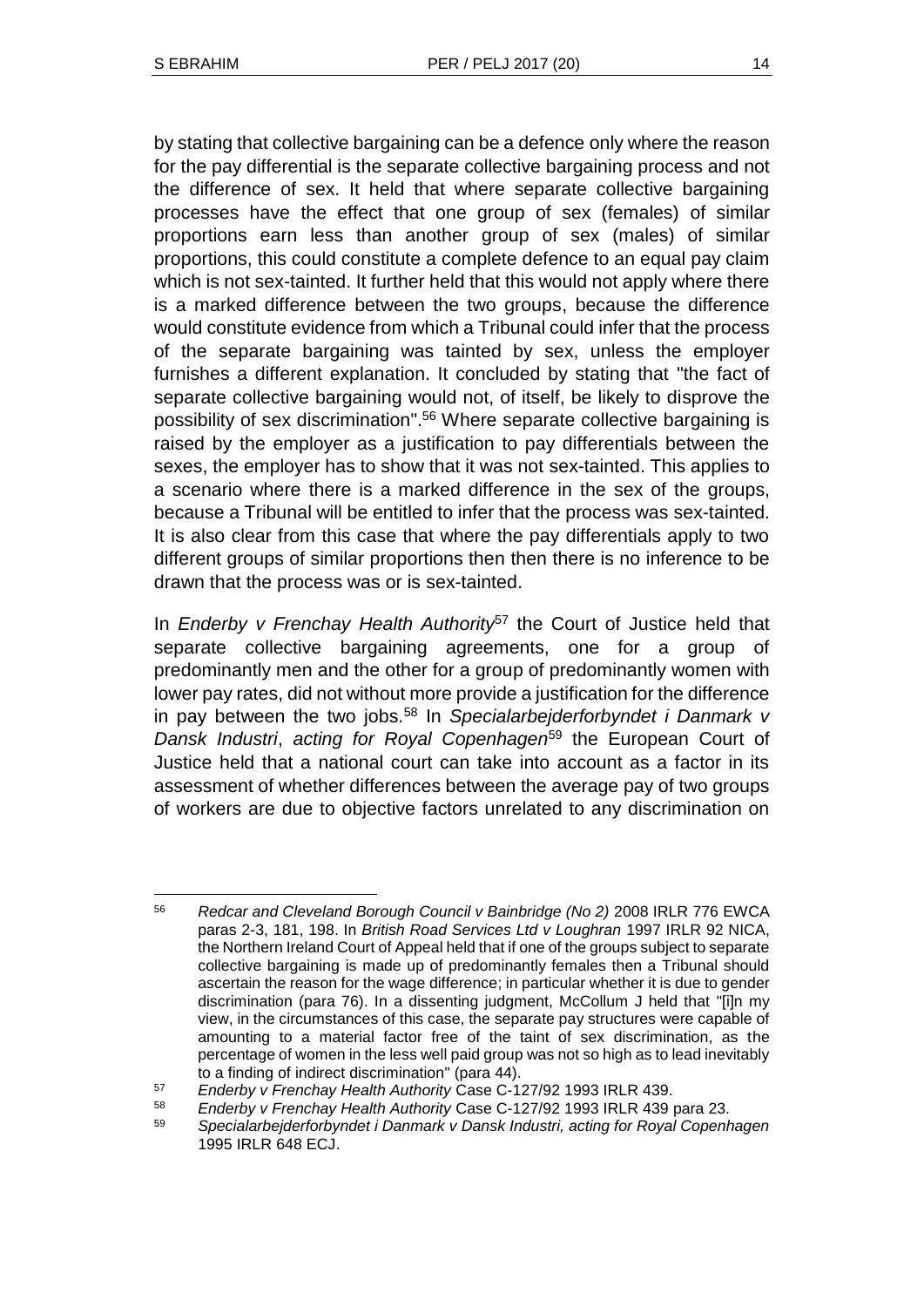grounds of sex the fact that rates of pay have been determined by collective bargaining or by negotiation at local level.<sup>60</sup>

In *Kenny v Minister for Justice, Equality and Law Reform*<sup>61</sup> the Court of Justice held that the national court may take the interests of good industrial relations into account, *inter alia* in its assessment of whether differences between the pay of two groups of workers are due to objective factors unrelated to any discrimination on grounds of sex and are compatible with the principle of proportionality. The Court stated that like collective agreements, good industrial relations are subject to the principle of nondiscrimination in pay between male and female workers. The Court held that the interests of good industrial relations cannot on its own constitute the only basis for justifying discrimination.<sup>62</sup> Napier states that good industrial relations may have discriminatory connotations, and the wording of the general material factor provision in the United Kingdom's *Equality Act* of 2010 does not allow an employer to rely on a collective agreement that is sex-discriminatory and neither does it allow an employer to rely on a union's resistance to the removal of discriminatory pay.<sup>63</sup>

# **4 Conclusion**

Regulation 7(1) states in clear terms that a difference in pay based on seniority is not unfair discrimination. It qualifies this, however, by requiring the difference in pay based on seniority to be fair and rational. The South African case law as well as the foreign case law recognises the factor of seniority as a ground which justifies pay differentiation. The case law and academic contributions also recognise the possibility that the factor might have an adverse impact on employees from protected groups. This, however, does not alter the applicability of the seniority factor as a ground justifying pay differentiation where it is applied fairly and rationally; in other words, where it is applied free from unfair discrimination. It is thus submitted that the seniority factor is a ground which justifies pay differentiation and is a complete defence to an equal pay claim unless the factor is applied in an unfair and irrational manner as proscribed in regulation 7.

The authorities are clear on the issue that collective bargaining and good industrial relations cannot be a complete defence/justification to pay differentials. This does not mean, however, that collective bargaining agreements and good industrial relations are irrelevant in determining

l <sup>60</sup> *Specialarbejderforbyndet i Danmark v Dansk Industri, acting for Royal Copenhagen* 1995 IRLR 648 ECJ para 46.

<sup>61</sup> *Kenny v Minister for Justice, Equality and Law Reform* 2013 IRLR 463 CJEU.

<sup>62</sup> *Kenny v Minister for Justice, Equality and Law Reform* 2013 IRLR 463 CJEU paras 47-48, 50, 52.

<sup>63</sup> Napier 2014 *Equal Opportunities Review* 10 as quoted in Hepple *Equality* 131.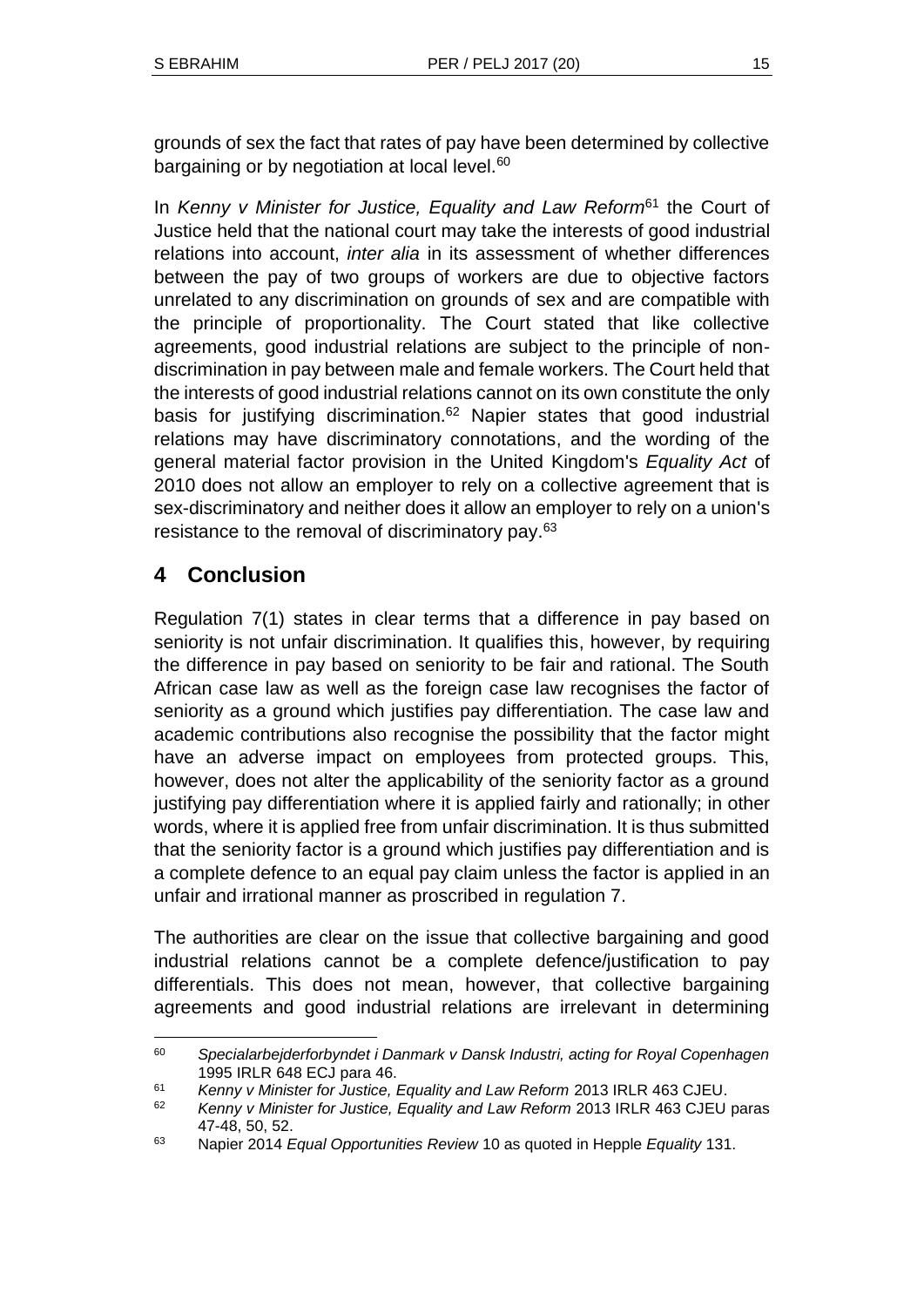whether unfair discrimination in pay exists. A collective agreement which contains pay differentials should be considered where an equal pay claim is made. The reason/s for the pay differentials in the collective agreement should also be considered, and this consideration will be informative to the extent of understanding why the pay differentials were introduced. Good industrial relations, similarly, are relevant in an equal pay claim where they are connected to the pay differentials. They provide invaluable information as to how the pay differentials came about. The information which can be derived from collective agreements and good industrial relations should not be over-stated, as they cannot operate as complete defences / justifications to pay differentials, but at the same time their importance cannot be understated, as they provide invaluable information which assists in coming to a finding as to whether the pay differentials constitutes unfair discrimination or not.

# **Bibliography**

## **Literature**

Grogan *Employment Rights* Grogan J *Employment Rights* (Juta Claremont 2010)

Landman 2002 *SA Merc LJ* Landman A "The Anatomy of Disputes about Equal Pay for Equal Work" 2002 *SA Merc LJ* 341-356

Meintjes-Van der Walt 1998 *ILJ* Meintjes-Van der Walt L "Levelling the 'Paying Fields'" 1998 (19) *ILJ* 22-33

Hepple *Equality* Hepple B Equality: The Legal Framework 2<sup>nd</sup> ed (Oxford Hart 2014)

Oelz, Olney and Manuel *Equal Pay* Oelz M, Olney S and Manuel T *Equal Pay: An Introductory Guide* (International Labour Office Geneva 2013)

## **Case law**

*British Road Services Ltd v Loughran* 1997 IRLR 92 NICA

*Cadman v Health and Safety Executive* 2006 IRLR 969 CJEC

*Enderby v Frenchay Health Authority* Case C-127/92 1993 IRLR 439

*Heynsen v Armstrong Hydraulics (Pty) Ltd* 2000 12 BLLR 1444 (LC)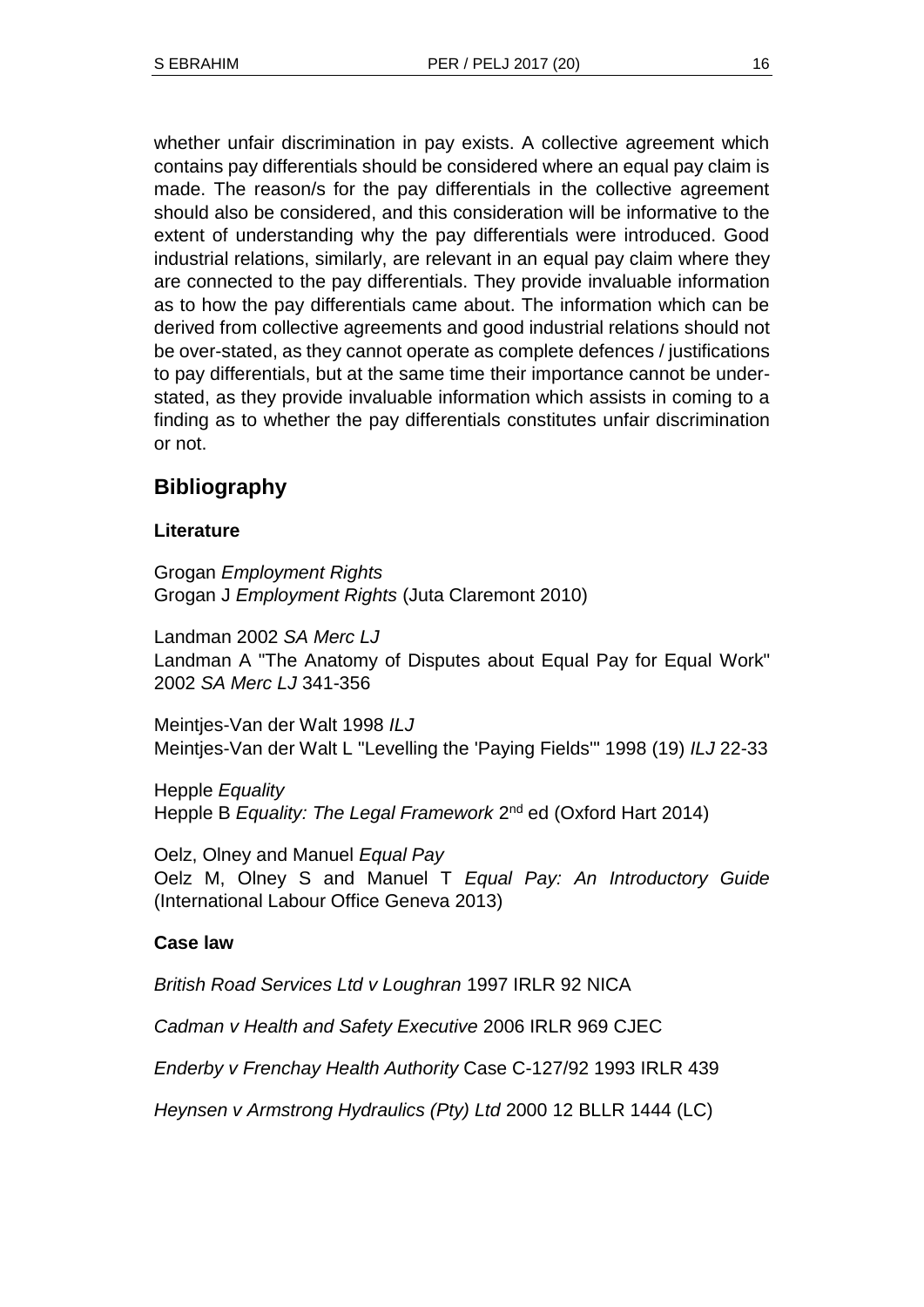*Jansen van Vuuren v South African Airways (Pty) Ltd* 2013 10 BLLR 1004 (LC)

*Kenny v Minister for Justice, Equality and Law Reform* 2013 IRLR 463 CJEU

*Larbi Ordam v Member of the Executive Council for Education (North-West Province)* 1998 1 SA 745 (CC)

*National Union of Mineworkers v Henry Gould (Pty) Ltd* 1988 9 ILJ 1149 (IC)

*Ntai v SA Breweries Ltd* 2001 22 ILJ 214 (LC)

*Pioneer Foods (Pty) Ltd v Workers Against Regression* 2016 ZALCCT 14

*Redcar and Cleveland Borough Council v Bainbridge (No 2)* 2008 IRLR 776 **EWCA** 

*SA Chemical Workers Union v Sentrachem Ltd* 1988 9 ILJ 410 (IC)

*Secretary of State for Justice v Bowling* 2012 IRLR 382 EAT

*Specialarbejderforbyndet i Danmark v Dansk Industri*, *acting for Royal Copenhagen* 1995 IRLR 648 ECJ

*Wilson v Health and Safety Executive* 2010 IRLR 59 EWCA

## **Legislation**

*Constitution of the Republic of South Africa*, 1996

*Employment Equity Act* 55 of 1998

*Equality Act* of 2010 (United Kingdom)

*Labour Relations Act* 28 of 1956

*Labour Relations Act* 66 of 1995

### **Government publications**

GN 448 in GG 38837 of 1 June 2015 (Code of Good Practice on Equal Pay/Remuneration for Work of Equal Value)

GN 595 in GG 37873 of 1 August 2014 (Employment Equity Regulations)

Equal Pay Statutory Code of Practice to the Equality Act of 2010